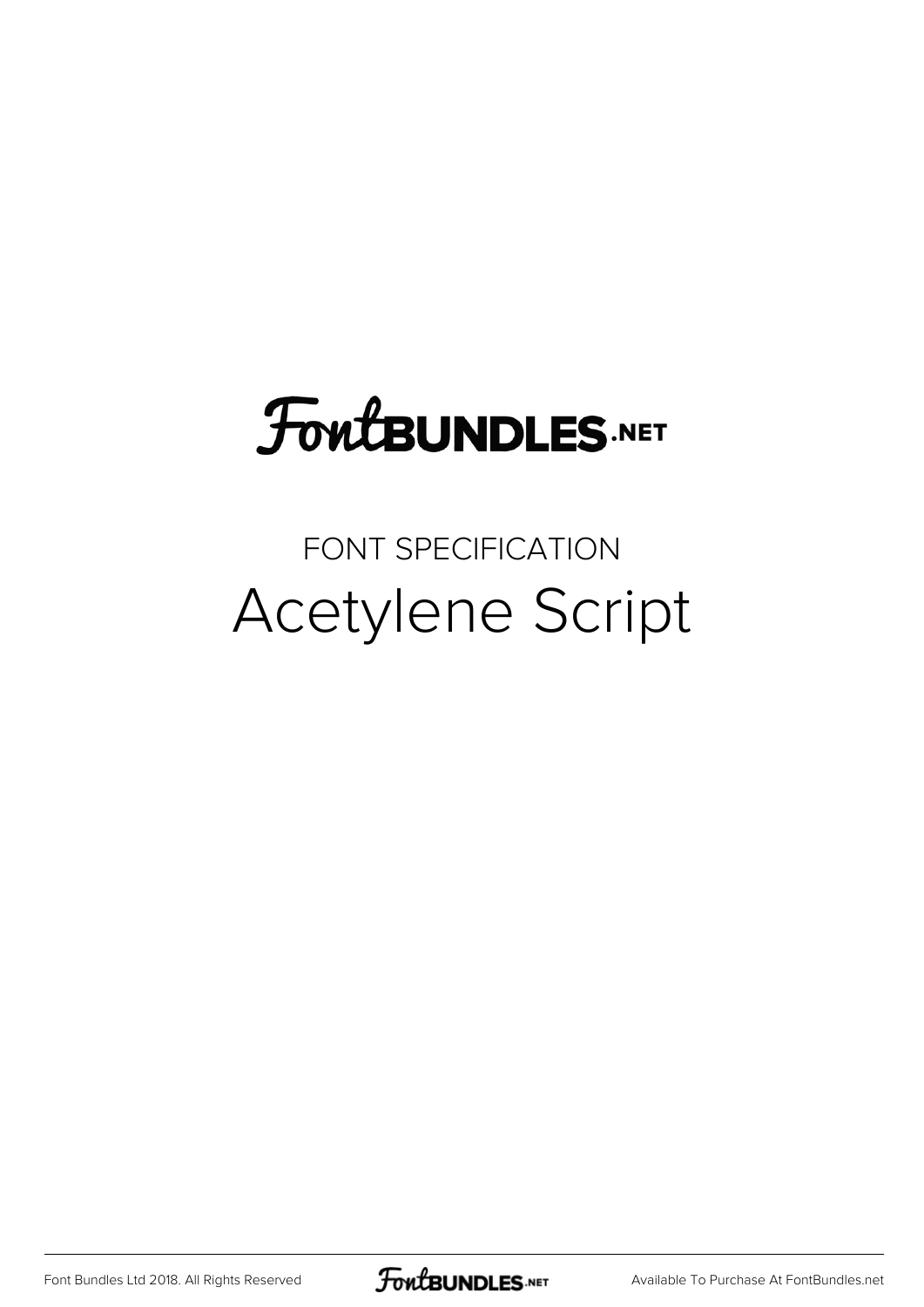#### Acetylene - Regular

**Uppercase Characters** 

## ABCDEFGHIJK LYUN OPQRSTU VUXYZ

Lowercase Characters

ah cdebyhijklmnopgrgtuvwxyz

**Numbers** 

#### 0123456789

Punctuation and Symbols



All Other Glyphs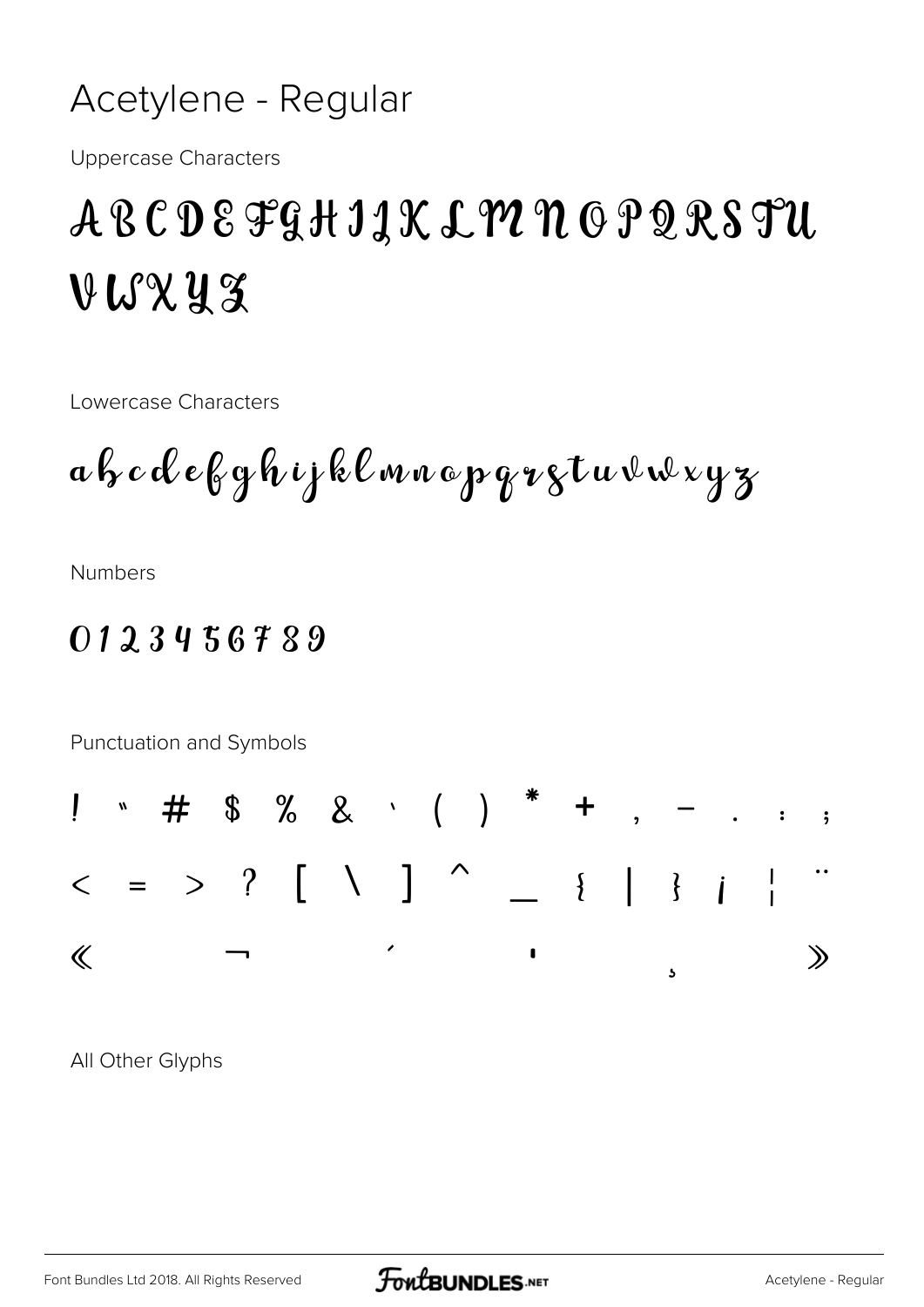|  |  |  | $\dot{A}$ $\dot{A}$ $\ddot{A}$ $\ddot{A}$ $\ddot{A}$ $\ddot{C}$ $\dot{\dot{c}}$ $\dot{\dot{c}}$                                                                                                          |            |
|--|--|--|----------------------------------------------------------------------------------------------------------------------------------------------------------------------------------------------------------|------------|
|  |  |  | $\hat{\varepsilon} \qquad \ddot{\varepsilon} \qquad \dot{\mathbf{j}} \qquad \dot{\mathbf{j}} \qquad \ddot{\mathbf{j}} \qquad \mathbf{9} \qquad \ddot{\mathbf{n}} \qquad \dot{\mathbf{\Theta}}$           |            |
|  |  |  | $\begin{array}{ccccccccccccc}\hat{\mathbb{O}}&\hat{\mathbb{O}}&\hat{\mathbb{O}}&\hat{\mathbb{O}}&\times&\mathscr{O}&\hat{\mathcal{U}}&\hat{\mathcal{U}}&\hat{\mathcal{U}}&\hat{\mathcal{U}}&\end{array}$ |            |
|  |  |  | $\ddot{u}$ $\dot{y}$ $\beta$ $\dot{a}$ $\dot{a}$ $\ddot{a}$ $\ddot{a}$                                                                                                                                   | $\ddot{a}$ |
|  |  |  | $\hat{a}$ $\varphi$ $\hat{e}$ $\hat{e}$ $\hat{e}$ $\hat{e}$ $\hat{e}$ $\hat{v}$ $\hat{v}$                                                                                                                |            |
|  |  |  | $\ddot{i}$ $\tilde{u}$ $\dot{\omega}$ $\acute{\omega}$ $\tilde{\omega}$ $\tilde{\omega}$ $\dot{\omega}$ $\div$ $\dot{u}$                                                                                 |            |
|  |  |  | $\acute{u}$ $\acute{u}$ $\acute{u}$ $\acute{y}$ $\acute{p}$ $\ddot{y}$ $\iota$ $\&$ $\ell$                                                                                                               |            |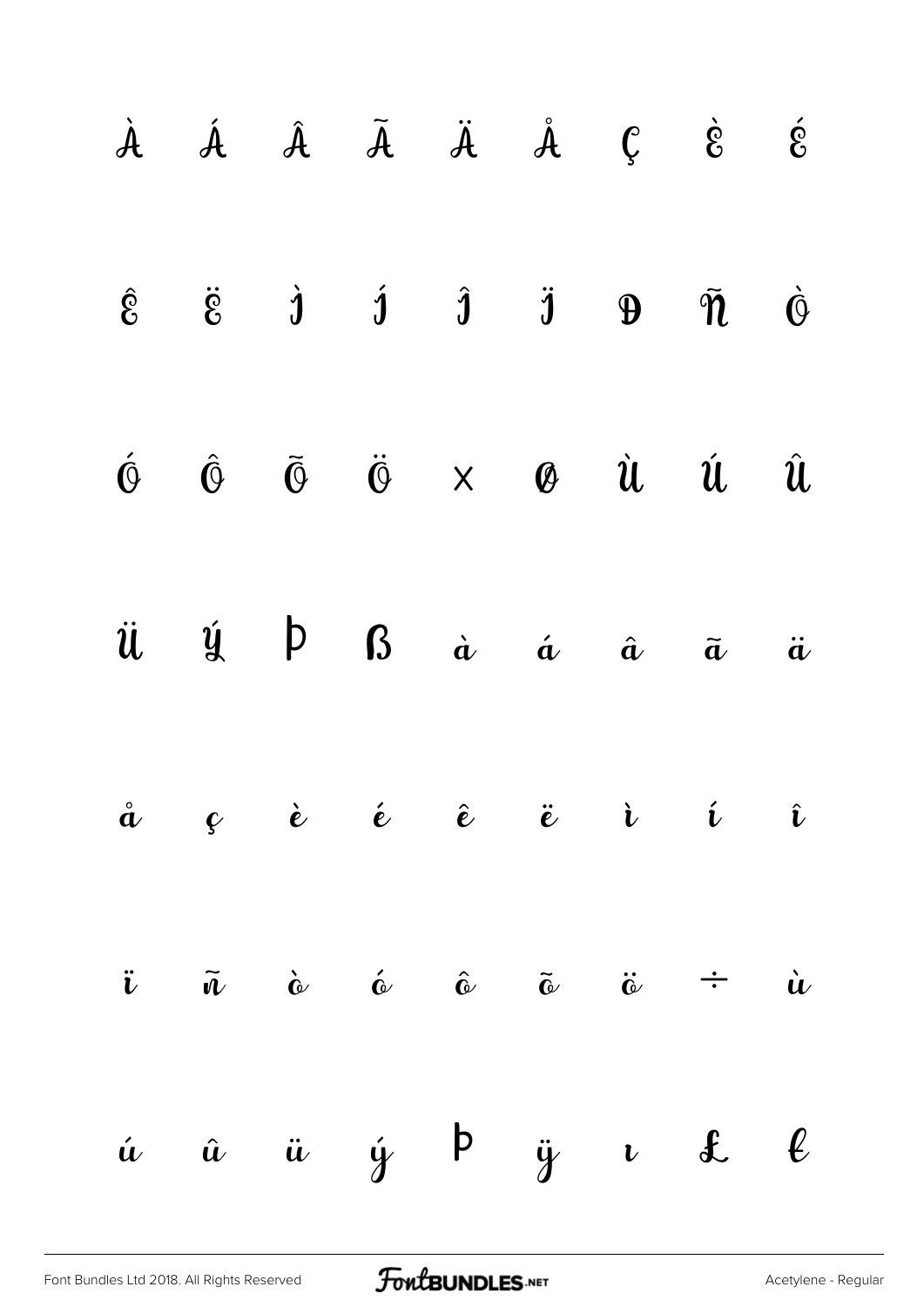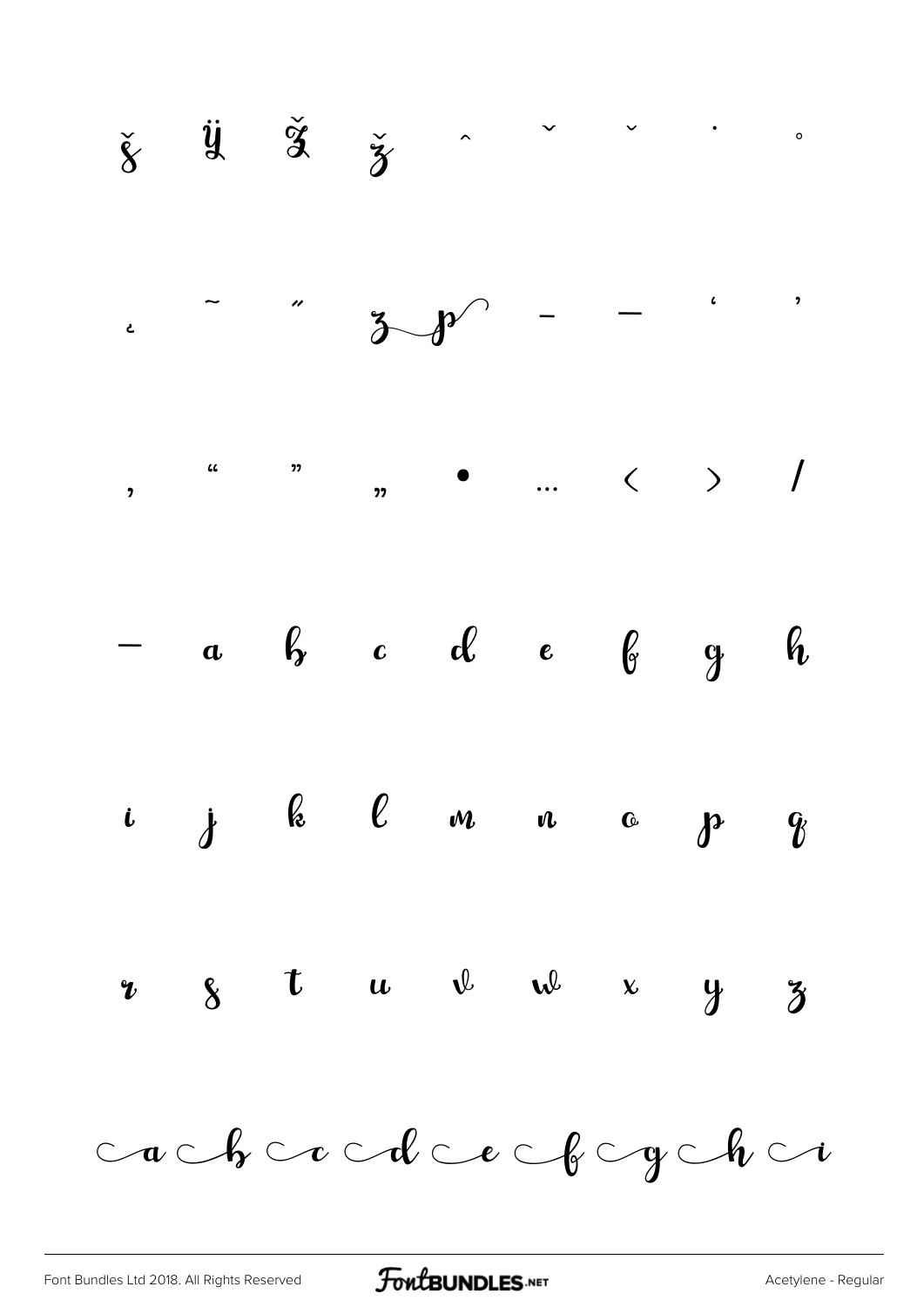

[Font Bundles Ltd 2018. All Rights Reserved](https://fontbundles.net/) **FoutBUNDLES.NET** [Acetylene - Regular](https://fontbundles.net/)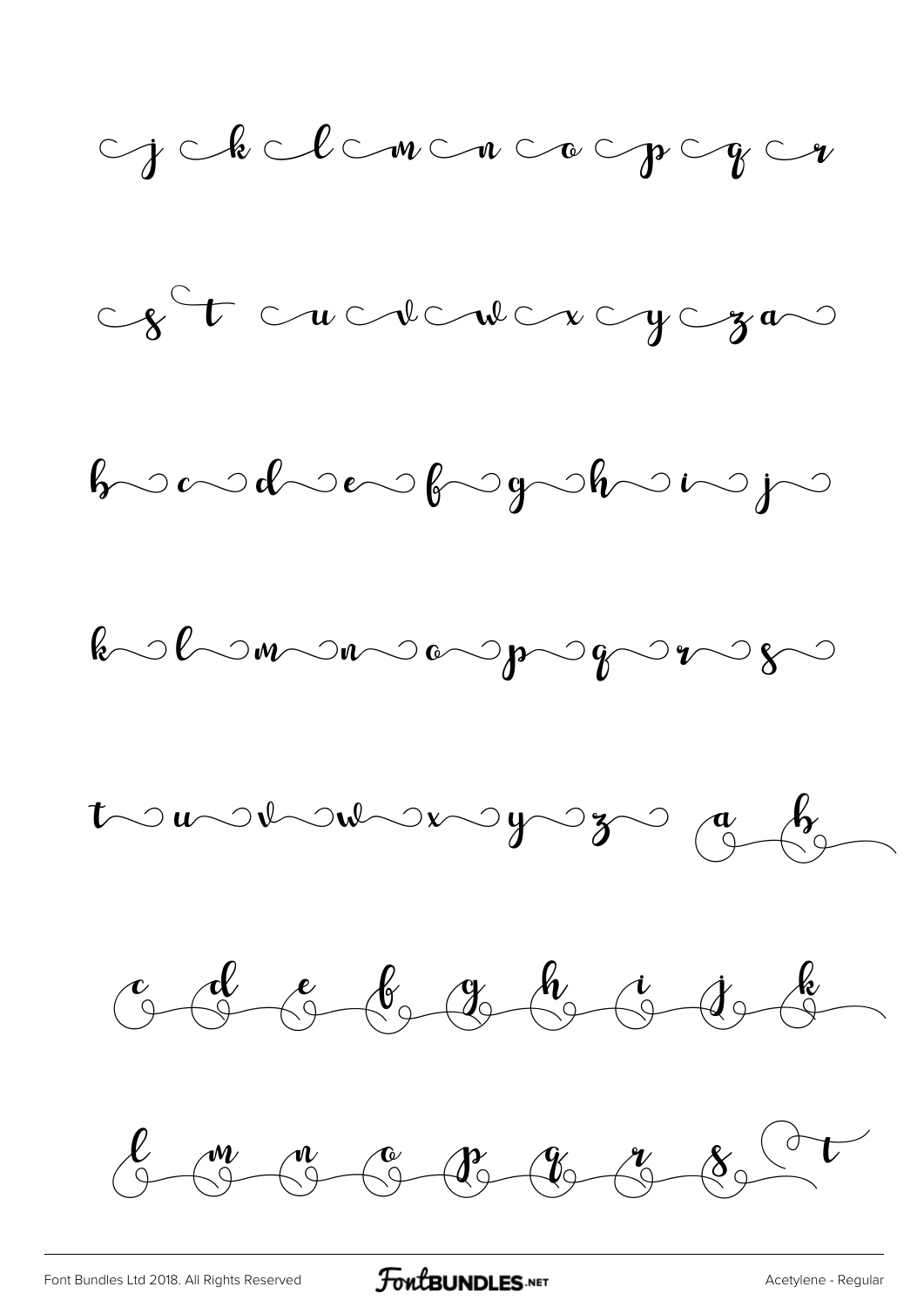











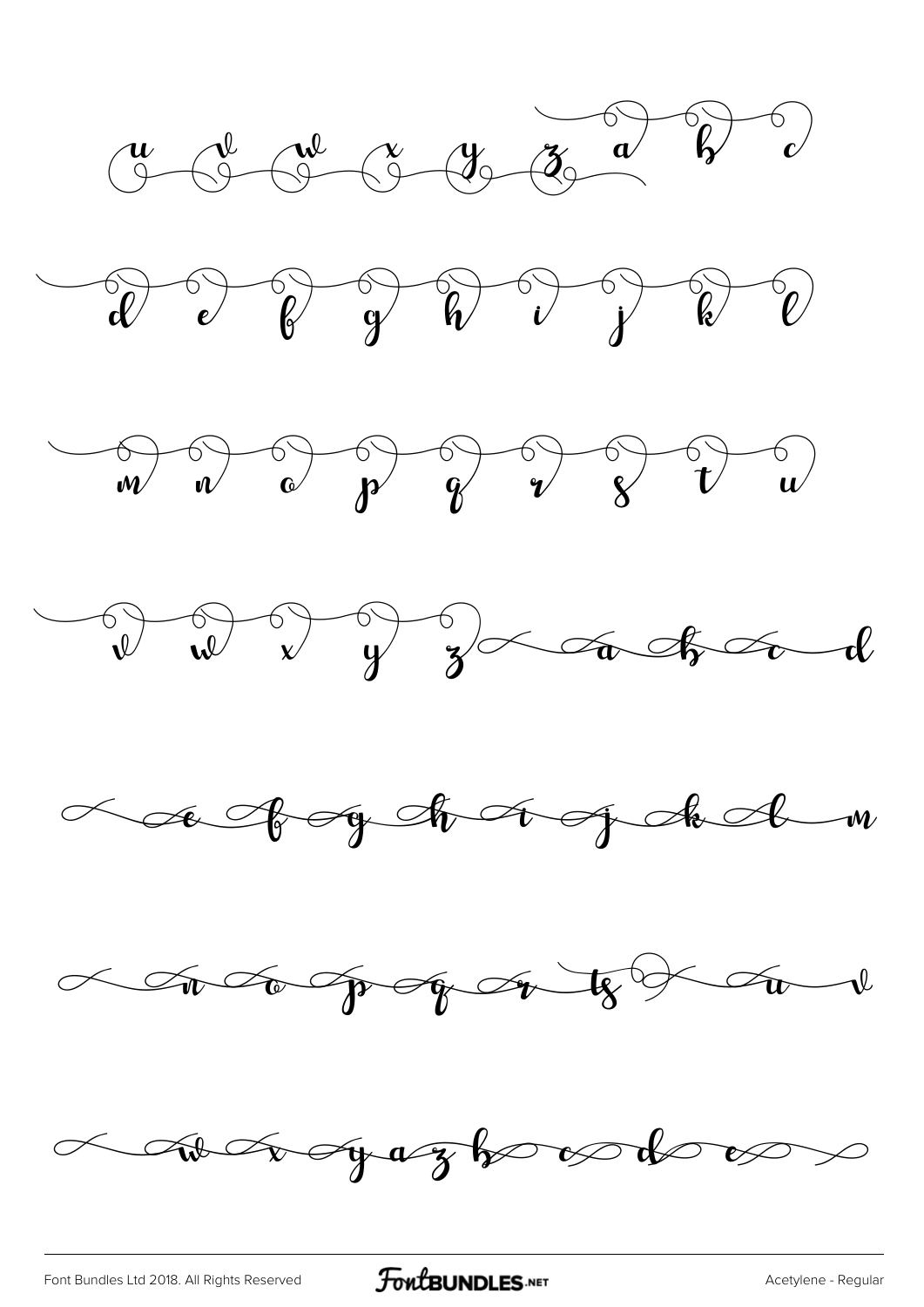







$$
\gamma \circ \gamma \circ \gamma \circ \gamma \circ \gamma \circ \gamma \circ \gamma
$$

$$
y \mathrel{\circ} y \mathrel{\circ} y \mathrel{\circ} \mathrel{\circ} y \mathrel{\circ} \mathrel{\circ} y \mathrel{\circ} y
$$

 $\mathbb{\mathbb{R}}$  is the set of  $\mathbb{R}$  of  $\mathbb{R}$  and  $\mathbb{R}$  of  $\mathbb{R}$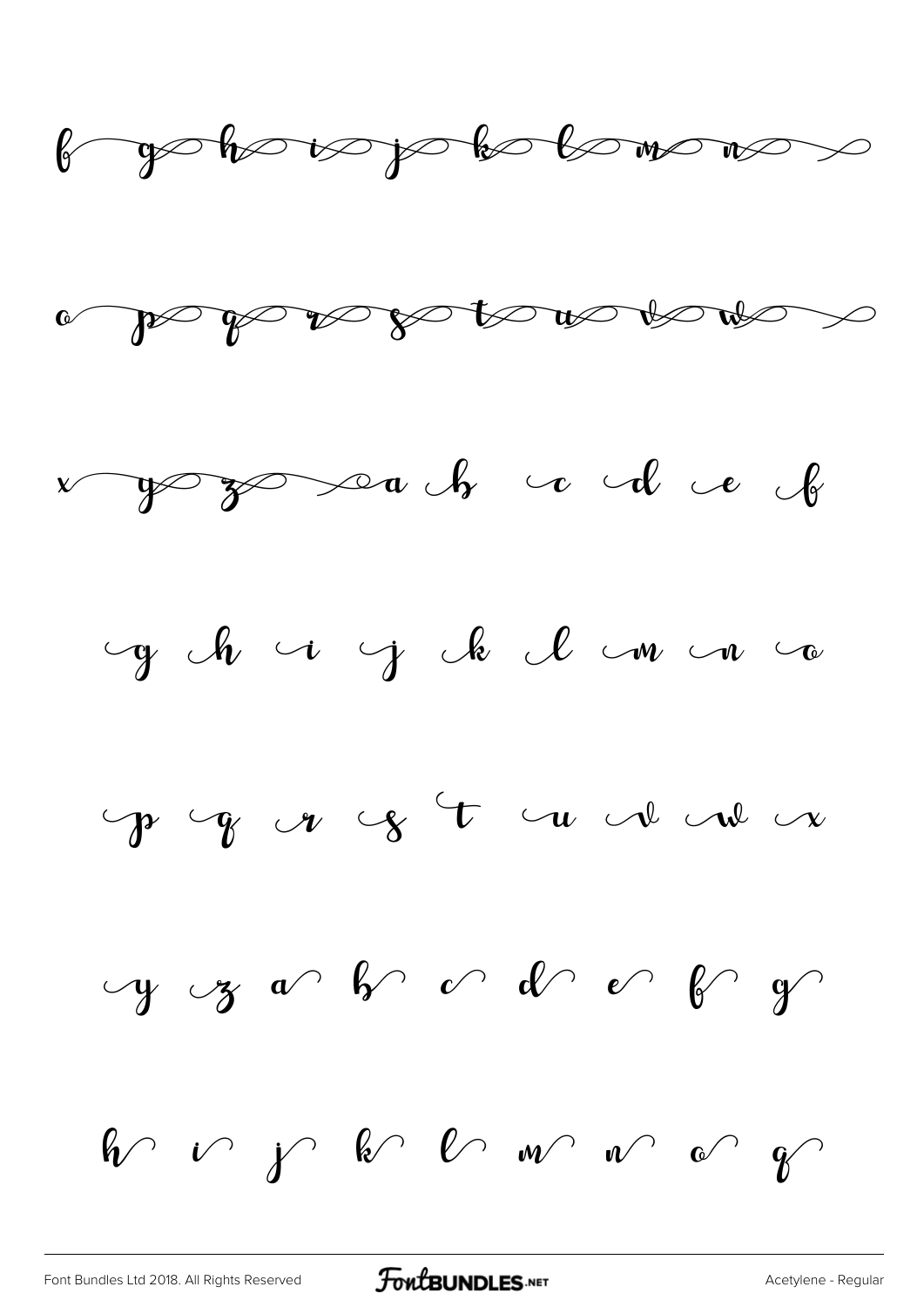

[Font Bundles Ltd 2018. All Rights Reserved](https://fontbundles.net/) **FoutBUNDLES.NET** [Acetylene - Regular](https://fontbundles.net/)